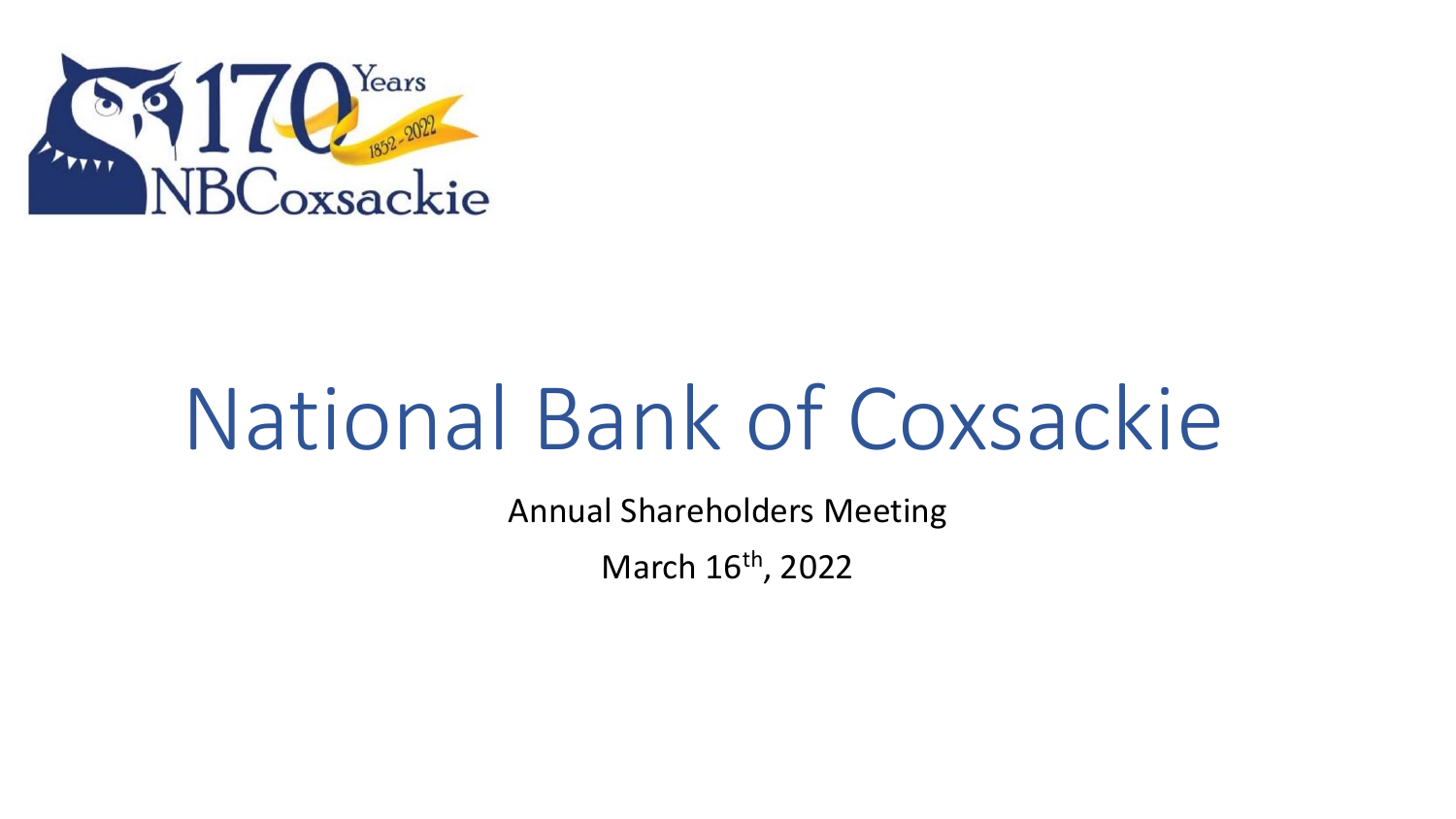Today's Agenda

- 2021 In Review
- Senior Management Team
- Review of Financials
- Strategic Planning Update
- Questions & Comments
- Results of Election



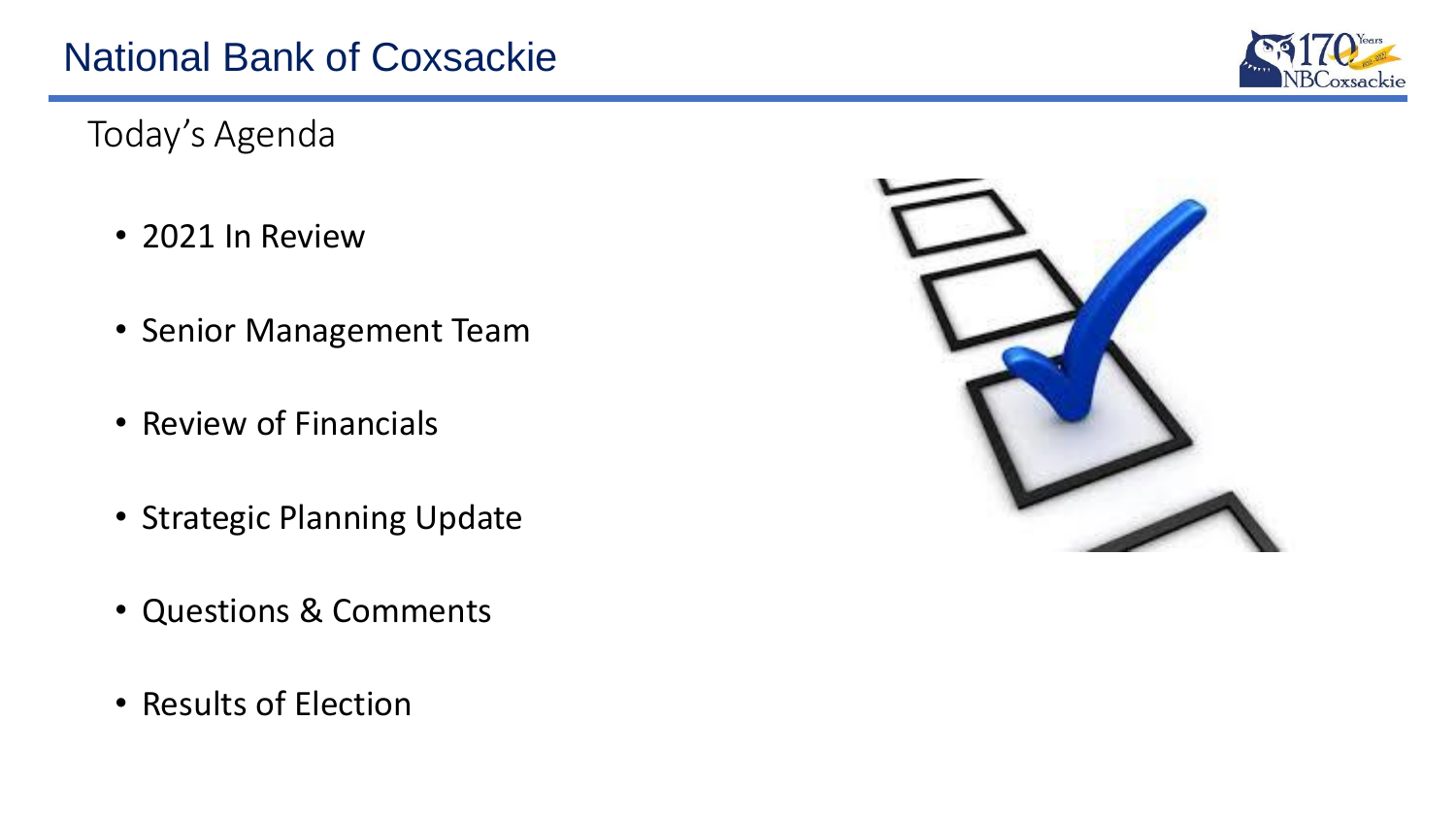

2021 In Review

- CEO Succession
	- Retirement of James W. Warren
	- Appointment of successor, John A. Balli
- Record-breaking earnings
- WFH flexibility attracting & retaining talent
	- Paradigm shifts in the workplace engaged workforce
	- Applying lessons learned during the pandemic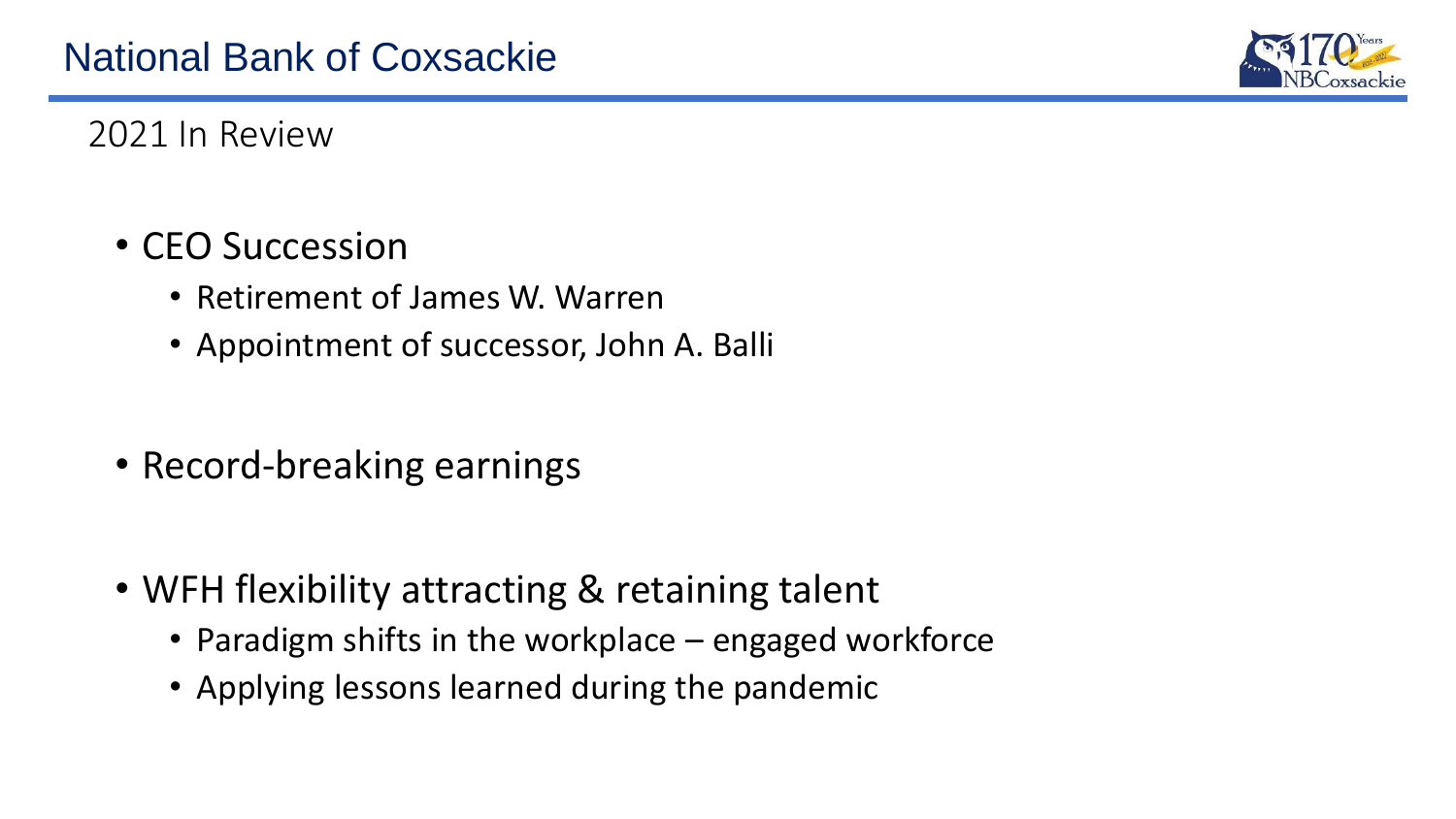

#### Senior management introductions



John A. Balli President/CEO





Caitlin K. McCrea SVP/Chief Financial Officer Donald C. Gardner SVP/Chief Operations Officer



Mark P. Maraglio SVP/Chief Lending Officer



Nicole M. Bliss VP/Human Resources Officer



Charlene L. Slemp VP/Chief Credit Officer



Thomas H Signor VP/Chief Risk Officer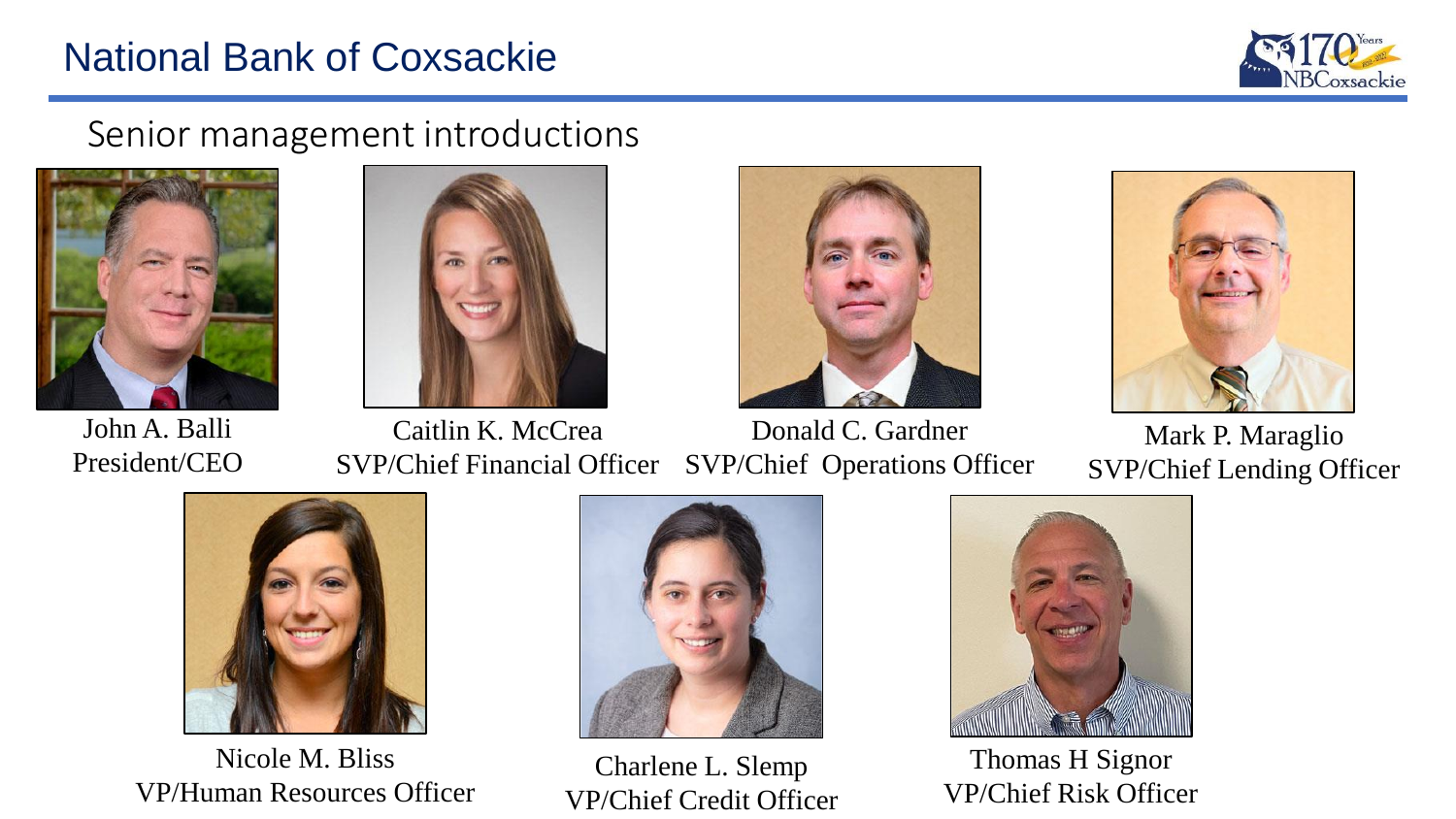

#### Deposits & Loans



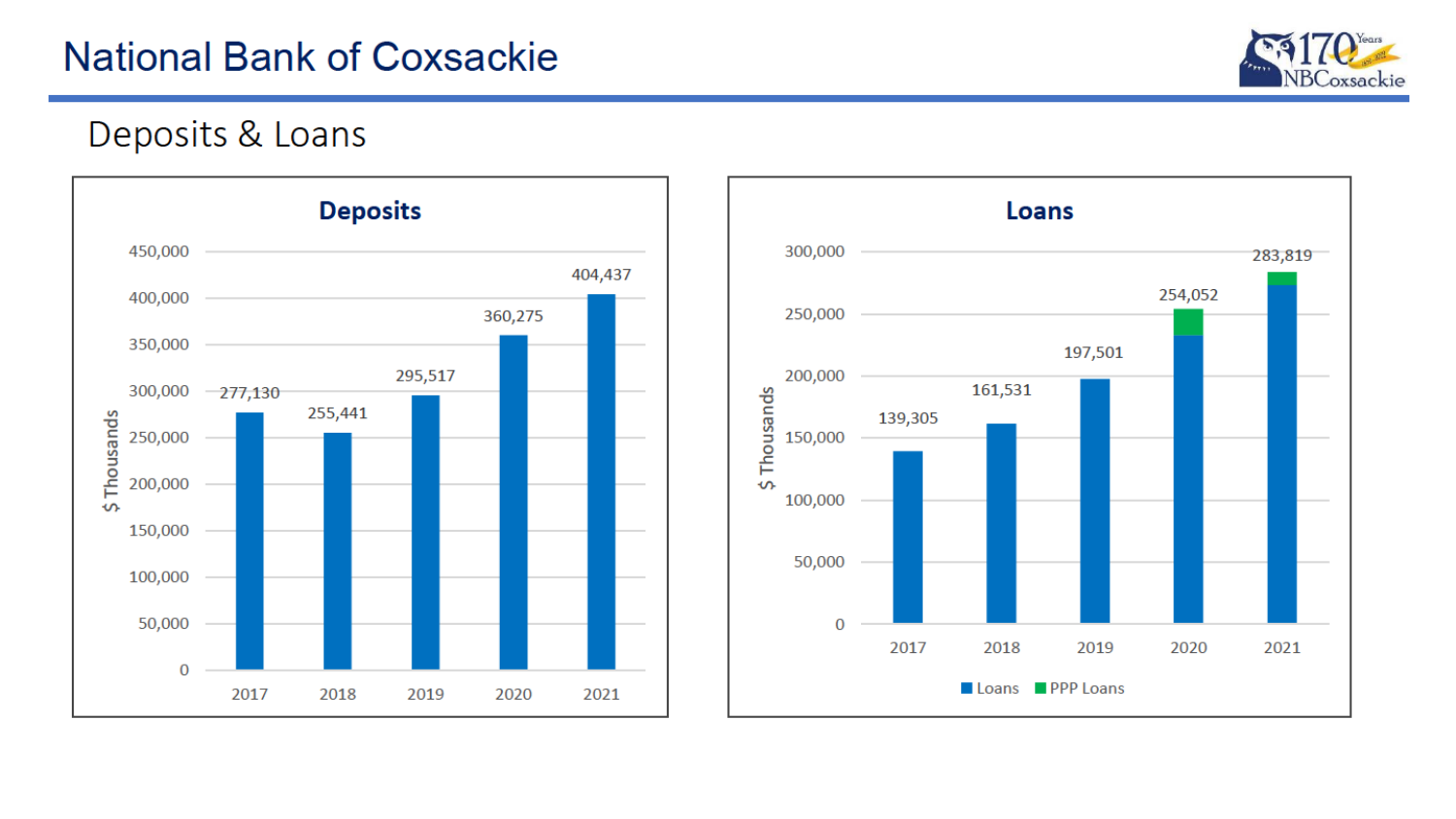

#### Tier 1 Capital

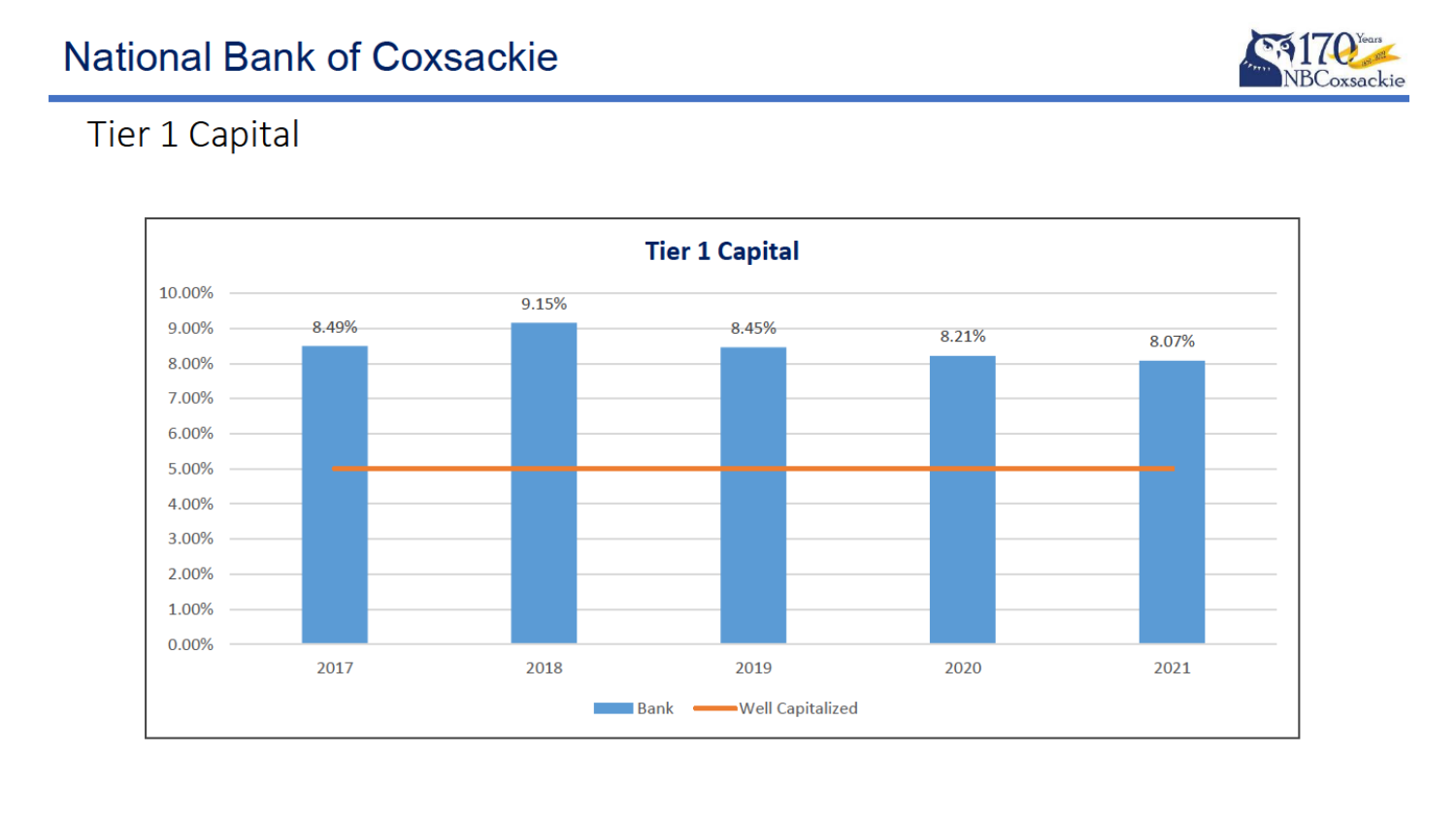



#### **Net Interest Margin**



#### **Return on Average Assets**



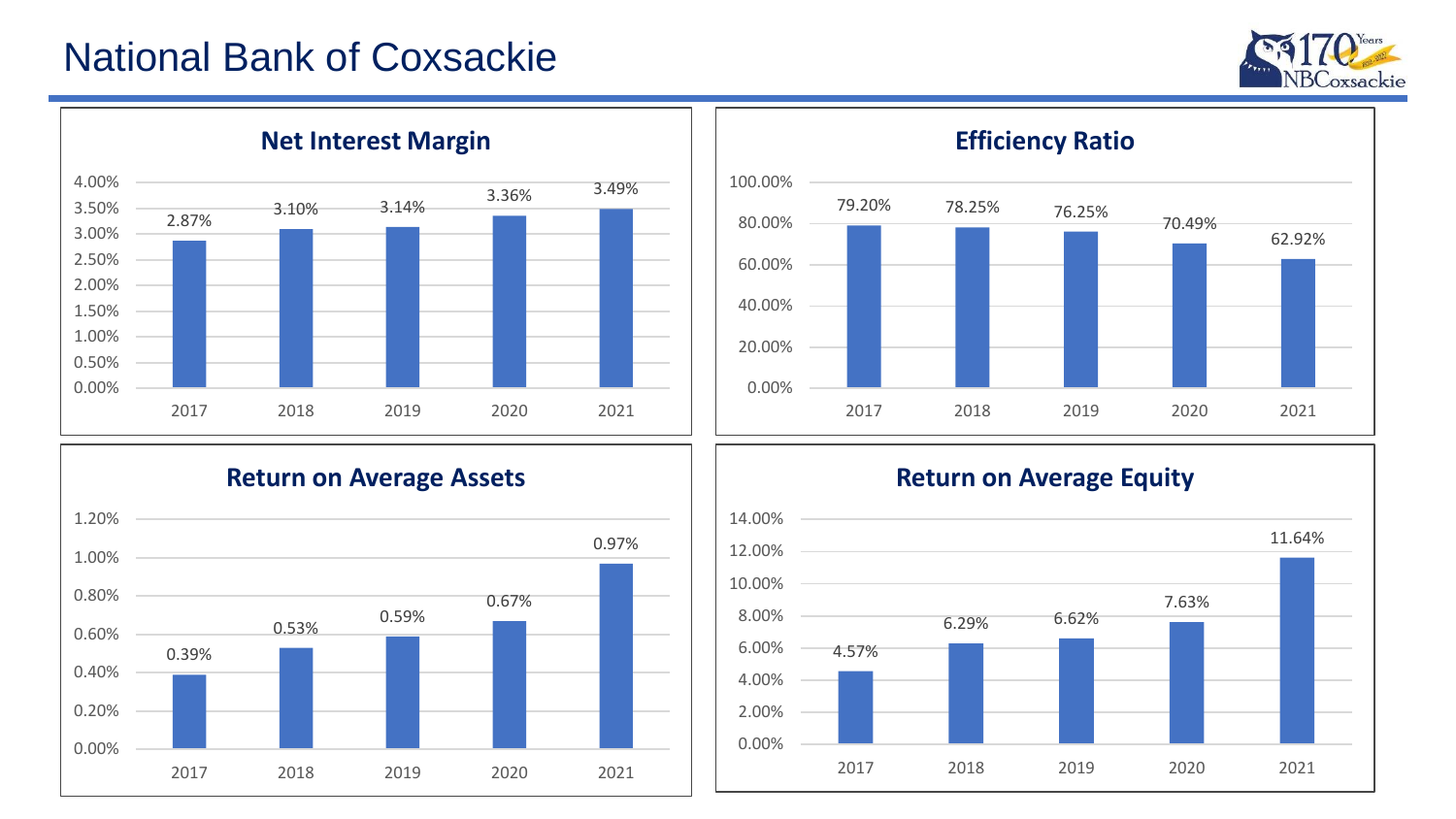



#### **Loans to Deposits**



### **NCOs / Average Loans**



#### **Loan Loss Reserves / Gross Loans**

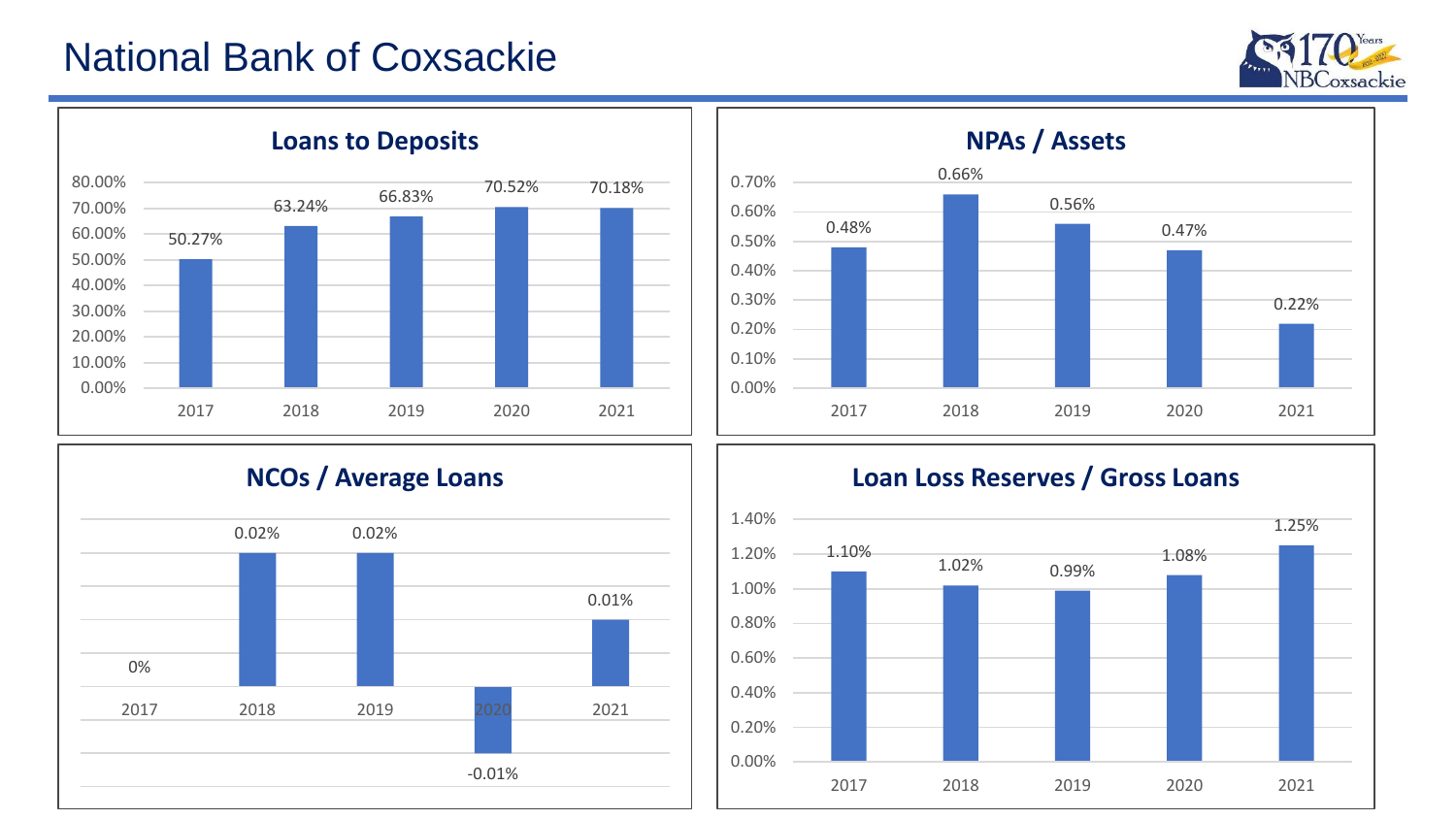

\$8.72

\$5.05

#### Shareholder Value



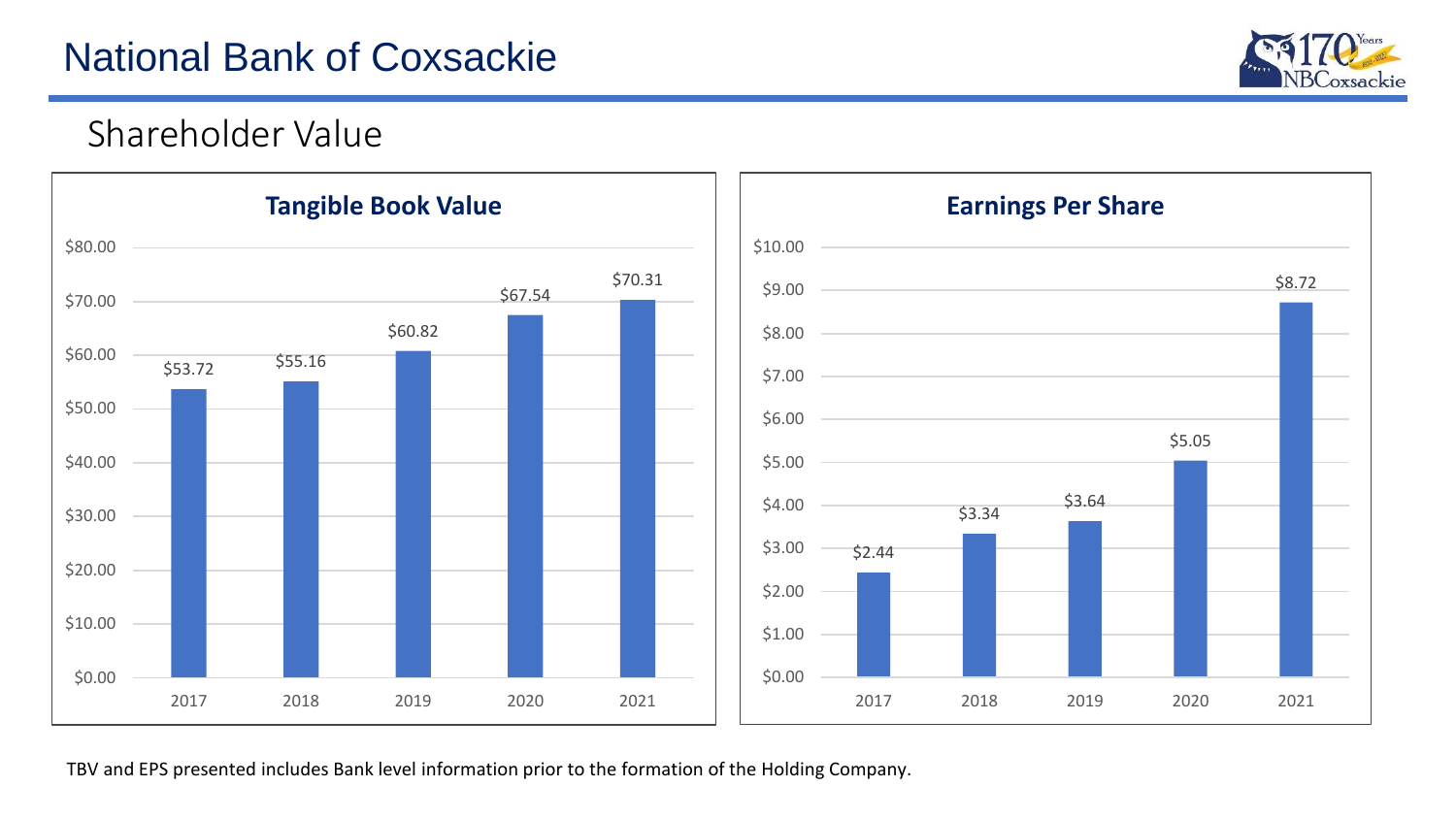

Strategic Planning

- Spring sessions
	- Initiatives for 2022-2025
- Discussion points:
	- Growth/expansion of NBC
	- Enhancing shareholder value
	- NBC's value proposition
	- DeFi challenges/opportunities
	- Crypto strategy

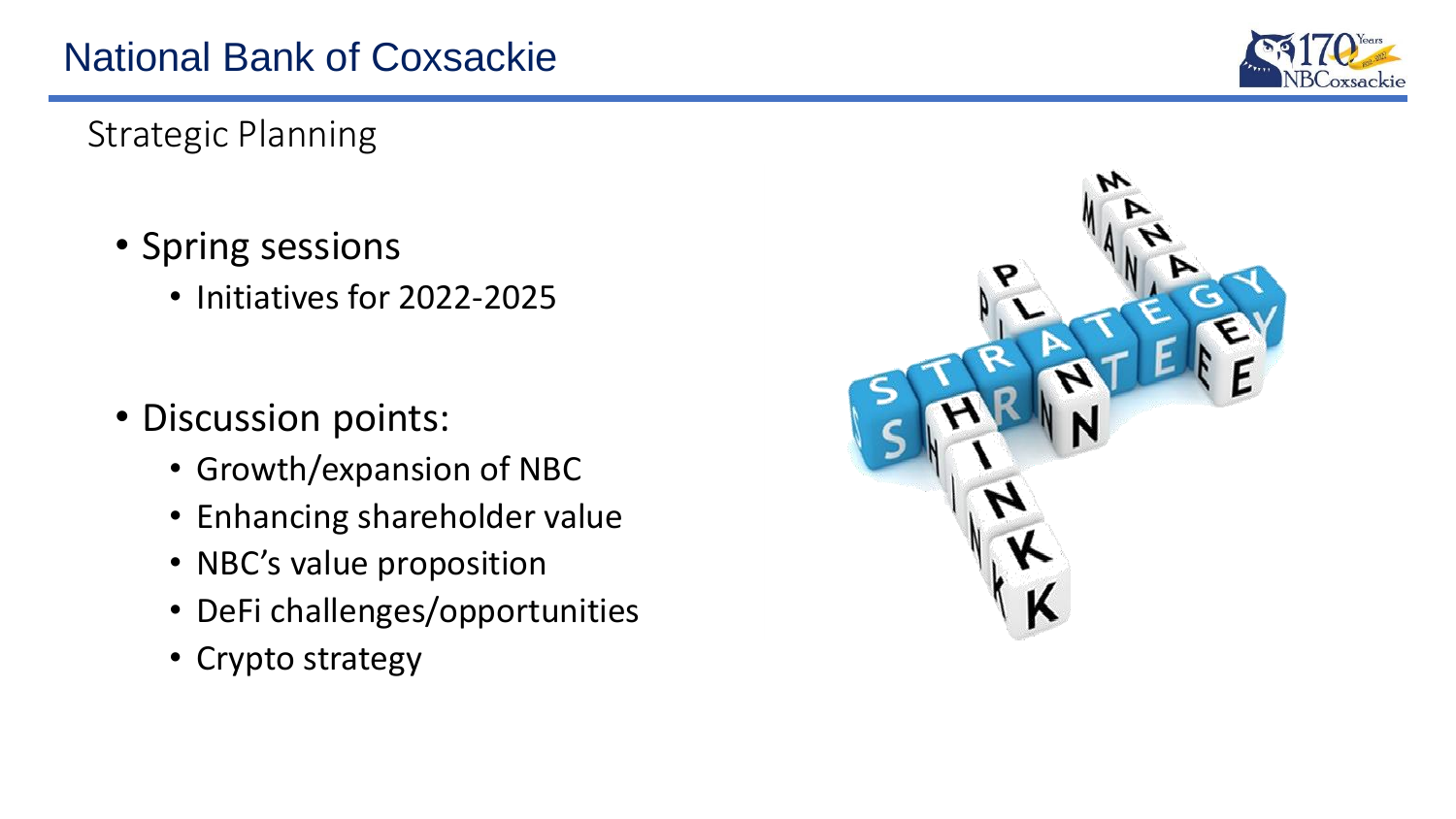

#### 2022 Updates

- New in 2022:
	- Home Equity Line of Credit
	- Business Lending Express Product
	- Technology in branches
- New talent acquisition in 2022:
	- Chief Risk Officer
	- Loan Department
	- Credit Department
	- Quality Assurance Department

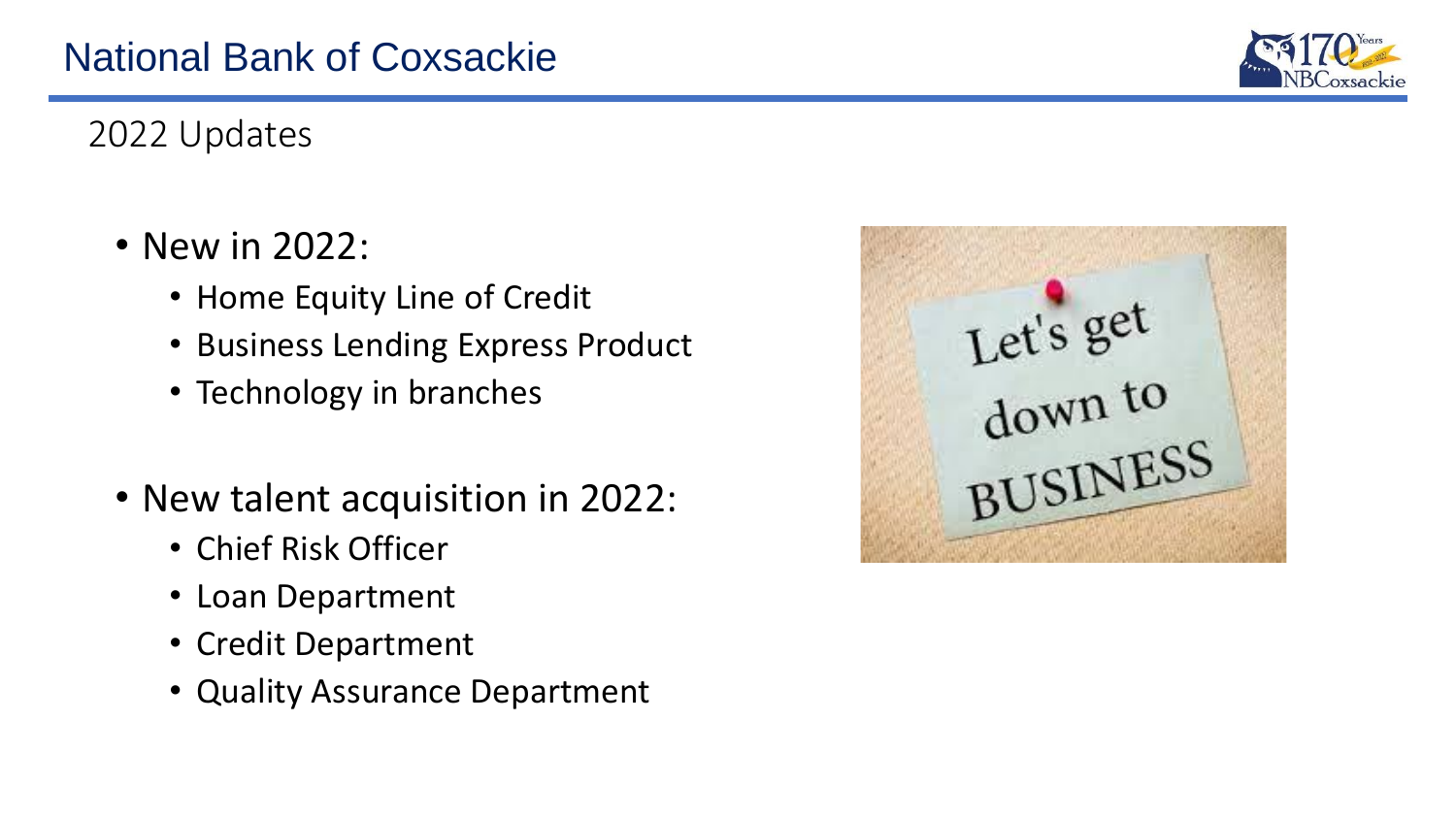

Investor Relations

Coming soon…

- Stock Info
- Financials
- Executive Team & Board Members
- FAQs



#### Corporate Profile

NBC Bancorp, Inc. is a bank holding company and is the parent company of National Bank of Coxsackie. NBC operates branches across Albany, Greene, and Schoharie Counties. They provide full-service banking for both retail and commercial customers. National Bank of Coxsackie has been in existence since 1852 and prides itself on providing their customers with the benefits of modern technology, while still delivering traditional community bank service.

| OTC:<br><b>NCXS</b> | \$51.00                                               | $+0.00$<br>(0.00% |  |
|---------------------|-------------------------------------------------------|-------------------|--|
| Volumer             |                                                       | 14                |  |
|                     | 20 minutes minimum delay   January 11, 2022   3:43 PM |                   |  |

**Learn More** 

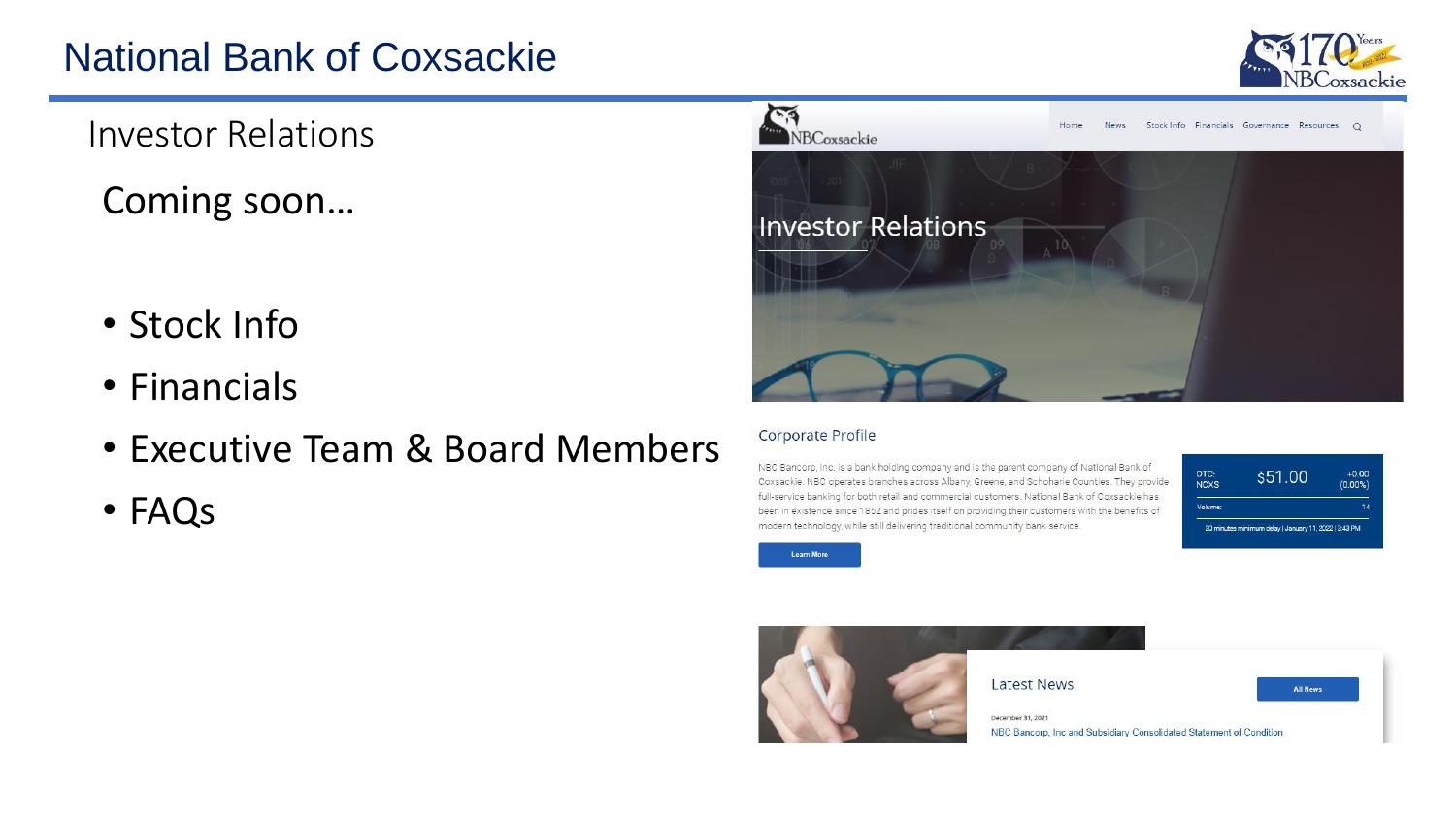

#### Marketing Efforts

- Cohesive campaigns
	- Mix of traditional & digital channels



**Celebrating 170 Years of Dedicated Service to** our Community Modern Technology with a Neighborly Touch.



Take care of all your banking needs, from wherever you are... Stop into your local branch or visit us at nbcoxsackie.com!

Serving Greene, Schoharie and Albany Counties

National Bank of Coxsackie names new CEO Bi Email | f Share | in Share | if Theat | p Share Article | in Pint | (2) Octor Reprints  $\mathcal{L}$ 



*<u>PECOMMENDED</u>* TRANSPORTATION

COTA to start electri

car sharing program

**ERCIAL REAL ESTAT** 

Cervene signs lease for<br>first location in Alberry

Orono estate sells for<br>\$8.8M over 3 years aft<br>first listing



John A. Balli -- the former CEO of Kinderhook Bank, which sold N THIS ARTICLE to Community Bank NA in 2019 - is taking over as CEO of the National Bank of Coxsackie next week. mes Warre

**CONTRACT** 

**An Ball** 

FDK

.<br>King & Financial Services

- Balli is stepping into the role on Monday, Oct. 18, that was previously held by James Warren, who has been with the bank for 25 years. Warren is retiring
- Balli was most recently an executive vice president with Del Norte Credit Union in New Mexico. He started his career in accounting as a CPA and spent 12 years with Pattison Koskey & Rath. He joined Kinderhook Bank as CFO in 2003 and was named CEO in 2013
- "National Bank of Coxsackie enjoys a long history of providing stellar service to customers and communities and is perfectly positioned to accelerate growth and market share in the greater Capital Region," Balli said in a statement. "I am very much looking forward to working with an outstanding team of bankers as we expand our presence and provide outstanding banking solutions to retail and business customers."

National Bank of Coxsackie has eight branches and more than \$409 million in deposits as of June 30, 2021, and eight branches across Greene, Albany and Schoharie counties.



**Building Your Dream Home?** National Bank of Coxsackie can Help You with a Construction Loan<sup>1</sup>



Apply online in minutes at nbcoxsackie.com Serving Greene, Schoharie and Albany Counties <sup>1</sup>Pending credit approval. 11% down required. Rates and terms may change without notice. NMLS Co ID # 816880

| nationalbankofcoxsackie ×<br>A                                                                                              |          |             |                            |                                                                                                                            |  |  |  |
|-----------------------------------------------------------------------------------------------------------------------------|----------|-------------|----------------------------|----------------------------------------------------------------------------------------------------------------------------|--|--|--|
| <b>National Bank of Coxsackie</b><br>Bank                                                                                   |          | 11<br>Posts | 102<br>Followers Following | 267                                                                                                                        |  |  |  |
| We pride ourselves on being a reliable hometown bank that<br>focuses on customer service since 1852.<br>www.nbcoxsackie.com |          |             |                            |                                                                                                                            |  |  |  |
| <b>Edit Profile</b>                                                                                                         |          | ad tools    |                            | Insights                                                                                                                   |  |  |  |
|                                                                                                                             | 囲        |             |                            | 嗿                                                                                                                          |  |  |  |
|                                                                                                                             | $\pi$ mm |             |                            | In observance of President's Day.<br>National Bank of Coasackie<br>wildlife<br><b>CLOSED</b><br>Monday, February 214, 2022 |  |  |  |
|                                                                                                                             |          |             |                            |                                                                                                                            |  |  |  |
| ⋒                                                                                                                           |          | Æ           | رها                        |                                                                                                                            |  |  |  |

FDIC